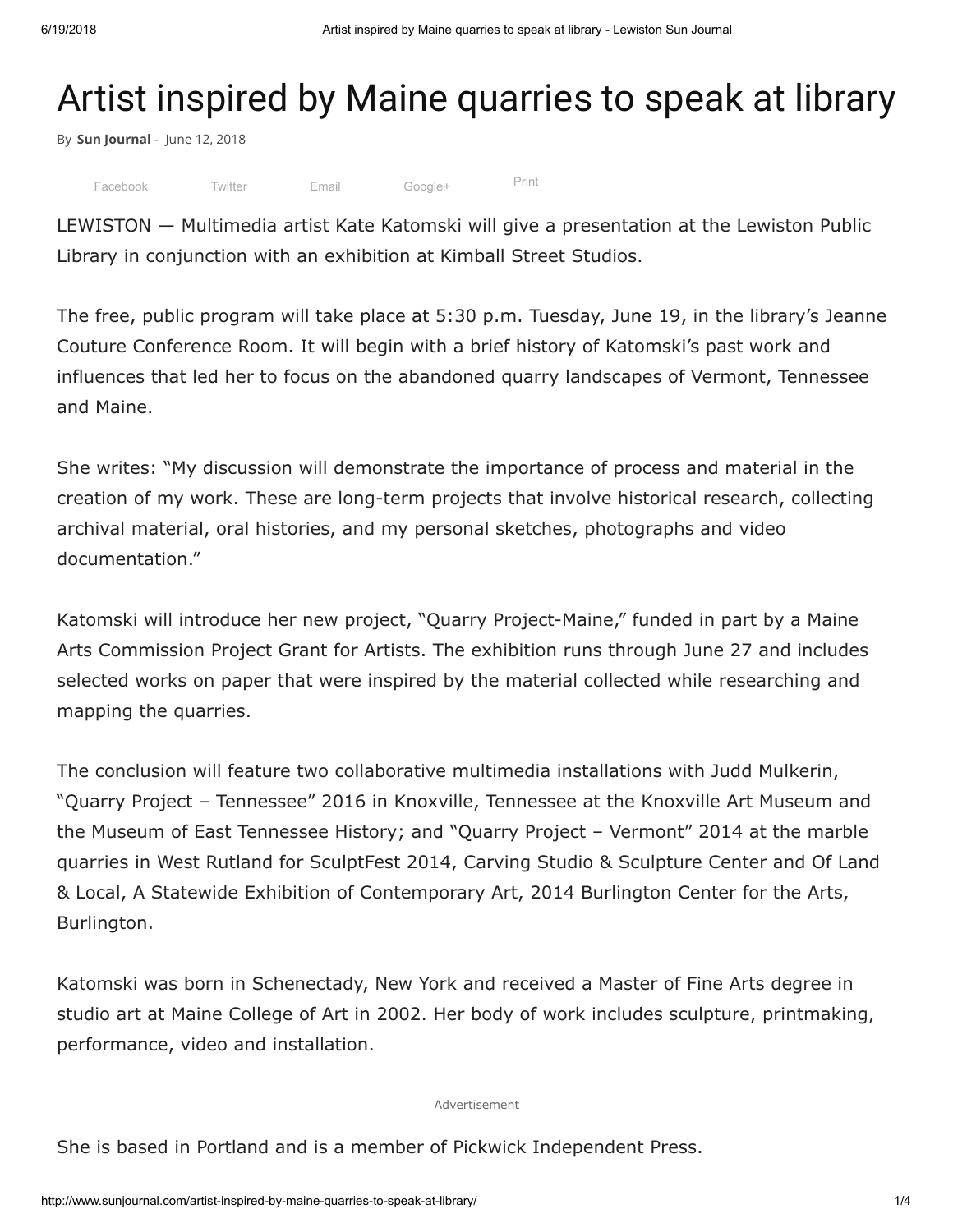This presentation is free and no registration is required. For more information, contact the LPL Adult & Teen Services desk at 207-513-3135 or LPLReference@gmail.com.



*Kate Katomski*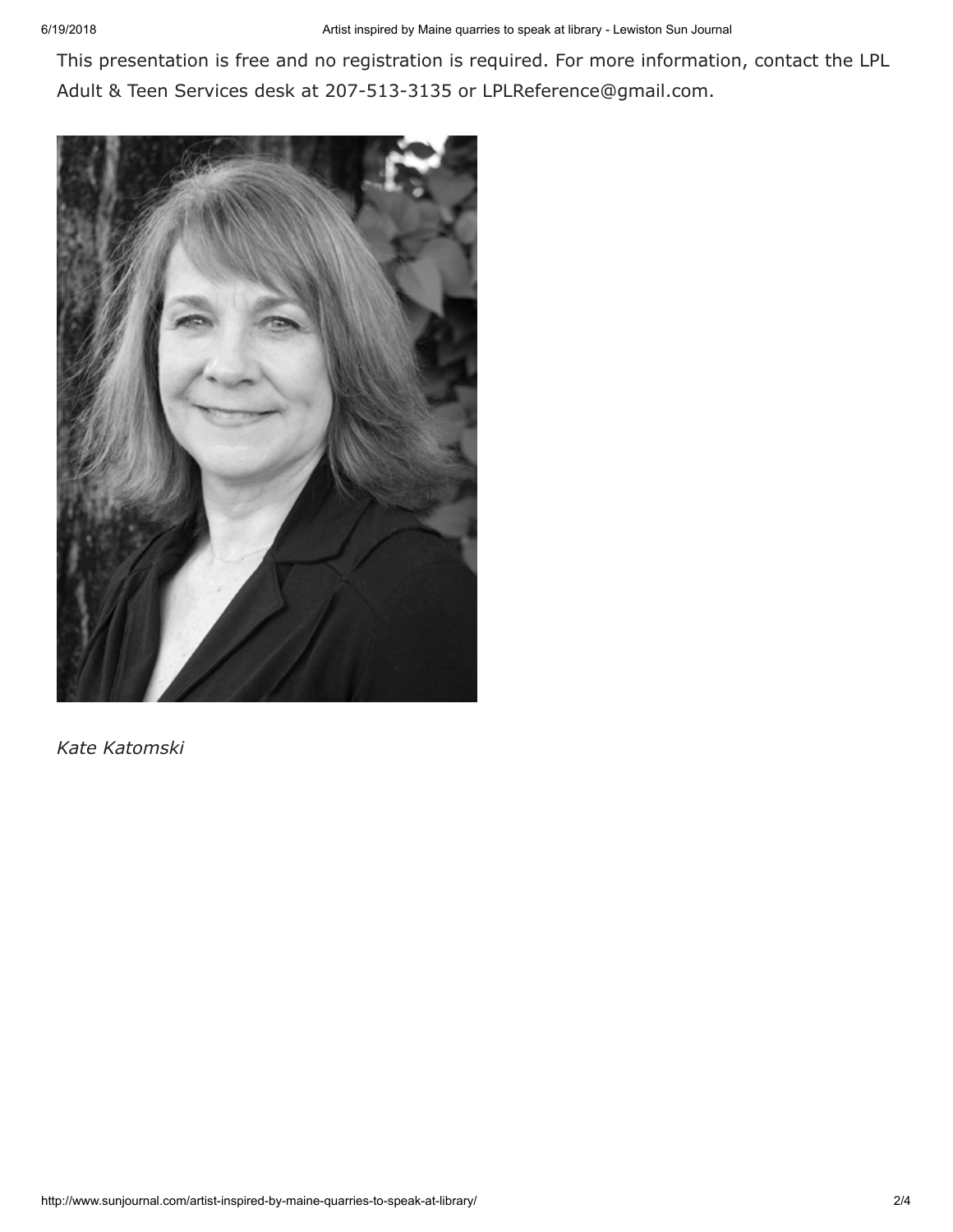